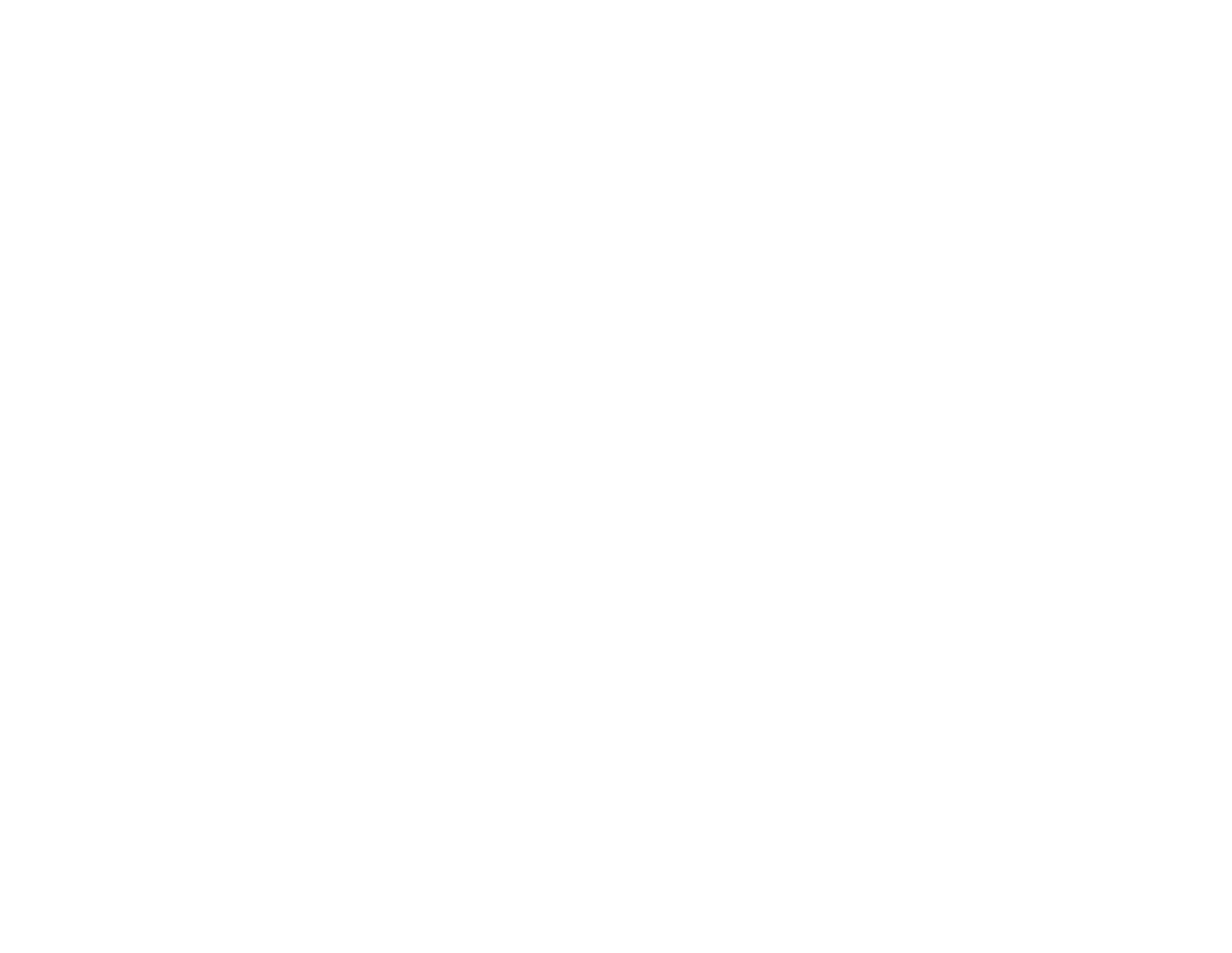|                                                         |                               |     |     |     |                          |        |        |                 |                          |                          | <b>Two</b>               |       |                    |                          |                          |         |                |                          |                          |                                                                                                                                                |                |                          |
|---------------------------------------------------------|-------------------------------|-----|-----|-----|--------------------------|--------|--------|-----------------|--------------------------|--------------------------|--------------------------|-------|--------------------|--------------------------|--------------------------|---------|----------------|--------------------------|--------------------------|------------------------------------------------------------------------------------------------------------------------------------------------|----------------|--------------------------|
|                                                         |                               |     |     |     | <b>African</b>           |        |        | <b>American</b> |                          | Pacific More             | <b>or</b>                | Econ  | <b>Non</b><br>Econ |                          |                          |         |                |                          |                          |                                                                                                                                                | <b>Foster</b>  |                          |
|                                                         |                               |     |     |     |                          |        |        |                 |                          |                          |                          |       |                    |                          |                          |         |                |                          |                          | State District Campus American Hispanic White Indian Asian Islander Races Disadv Disadv CWD CWOD EL Male Female Migrant Homeless Care Military |                |                          |
| Science                                                 | All Students 12%              |     | 7%  | 2%  | 0%                       | 3%     | 0%     |                 |                          |                          | *                        | $1\%$ | 14%                | 0%                       | 2%                       | $0\%$   | 2%             | 2%                       |                          |                                                                                                                                                |                |                          |
|                                                         | <b>CWD</b>                    | 6%  | 4%  | 0%  | $\ast$                   | $\ast$ | $\ast$ |                 |                          | $\mathbf{r}$             | $\overline{a}$           | 0%    | $\overline{a}$     | 0%                       | $\overline{\phantom{a}}$ | $\ast$  | $\ast$         | $\ast$                   |                          |                                                                                                                                                |                |                          |
|                                                         | <b>CWOD</b>                   | 13% | 7%  | 2%  | 0%                       | 4%     | 0%     |                 |                          | $\blacksquare$           | $\ast$                   | 1%    | 14%                | $\overline{\phantom{a}}$ | 2%                       | 0%      | 2%             | 3%                       | $\overline{\phantom{a}}$ |                                                                                                                                                |                |                          |
|                                                         | EL                            | 4%  | 5%  | 0%  | $\overline{a}$           | 0%     | $\ast$ |                 | $\overline{a}$           | $\overline{a}$           | $\overline{a}$           | 0%    | 0%                 | $\ast$                   | $0\%$                    | 0%      | 0%             | $0\%$                    | $\overline{a}$           |                                                                                                                                                | $\ast$         |                          |
|                                                         | Male                          | 14% | 8%  | 2%  | 0%                       | 3%     | $\ast$ |                 | $\overline{\phantom{a}}$ | $\sim$                   | $\ast$                   | 2%    | $\ast$             | $\ast$                   | 2%                       | 0%      | 2%             | $\overline{\phantom{a}}$ |                          |                                                                                                                                                |                |                          |
|                                                         | Female                        | 10% | 6%  | 2%  | 0%                       | 4%     | 0%     |                 |                          |                          |                          | $0\%$ | $\ast$             | $\ast$                   | 3%                       | 0%      |                | 2%                       |                          |                                                                                                                                                | $\ast$         |                          |
| <b>STAAR Percent at Approaches Grade Level or Above</b> |                               |     |     |     |                          |        |        |                 |                          |                          |                          |       |                    |                          |                          |         |                |                          |                          |                                                                                                                                                |                |                          |
| <b>All Grades</b>                                       |                               |     |     |     |                          |        |        |                 |                          |                          |                          |       |                    |                          |                          |         |                |                          |                          |                                                                                                                                                |                |                          |
| All Subjects   All Students 67%                         |                               |     | 63% | 52% | 36%                      | 57%    | 69%    |                 | $\ast$                   | $\overline{\phantom{a}}$ | 86%                      | 52%   |                    | 58% 30%                  |                          |         | 54% 56% 54%    | 51%                      |                          | $\ast$                                                                                                                                         | 0%             |                          |
|                                                         | <b>CWD</b>                    | 38% | 31% | 30% | 0%                       | 52%    |        |                 |                          |                          |                          | 29%   | $\ast$             | 30%                      |                          |         | $-57\%$ 37%    | 0%                       | $\overline{\phantom{a}}$ |                                                                                                                                                |                |                          |
|                                                         | <b>CWOD</b>                   | 71% | 66% | 54% | 39%                      | 57%    | 75%    |                 | $\ast$                   | $\overline{\phantom{a}}$ | 86%                      | 54%   | 59%                |                          |                          |         | 54% 56% 55%    | 53%                      | $\overline{a}$           | $\ast$                                                                                                                                         | 0%             |                          |
|                                                         | EL                            | 47% | 54% | 56% | $\overline{\phantom{a}}$ | 54%    | 77%    |                 | *                        |                          |                          | 57%   |                    | 41% 57%                  |                          |         | 56% 56% 59%    | 52%                      |                          | $\ast$                                                                                                                                         | 0%             | $\overline{\phantom{a}}$ |
|                                                         | Male                          | 65% | 60% | 54% | 33%                      | 58%    | 70%    |                 | $\ast$                   | $\overline{\phantom{a}}$ | 80%                      | 54%   |                    | 50% 37%                  |                          |         | 55% 59% 54%    | $\overline{\phantom{a}}$ |                          |                                                                                                                                                | $\overline{a}$ | н.                       |
|                                                         | Female                        | 69% | 65% | 51% | 39%                      | 55%    | 69%    |                 |                          |                          | $\ast$                   | 50%   | 71%                | 0%                       |                          | 53% 52% |                | 51%                      |                          | $\ast$                                                                                                                                         | 0%             |                          |
| Reading                                                 | All Students 68%              |     | 62% | 56% | 45%                      | 58%    | 81%    |                 | $\ast$                   | $\overline{a}$           | $\ast$                   | 56%   |                    | 61% 25%                  |                          |         | 58% 55% 53%    | 60%                      | $\overline{a}$           | $\ast$                                                                                                                                         | $\ast$         | н.                       |
|                                                         | <b>CWD</b>                    | 35% | 26% | 25% | 0%                       | 44%    | $\ast$ |                 |                          |                          | $\overline{a}$           | 27%   | $\ast$             | 25%                      |                          |         | $* 31%$        | $\ast$                   |                          |                                                                                                                                                |                |                          |
|                                                         | <b>CWOD</b>                   | 72% | 66% | 58% | 49%                      | 59%    | 87%    |                 | $\ast$                   | $\blacksquare$           | $\ast$                   | 58%   | 65%                |                          |                          |         | 58% 55% 55%    | 62%                      |                          | $\ast$                                                                                                                                         | $\ast$         |                          |
|                                                         | EL                            | 46% | 51% | 55% |                          | 53%    | 80%    |                 | $\ast$                   |                          | $\blacksquare$           | 55%   | 50%                | $\ast$                   |                          |         | 55% 55% 53%    | 58%                      |                          | $\ast$                                                                                                                                         | $\ast$         |                          |
|                                                         | Male                          | 63% | 57% | 53% | 39%                      | 55%    | $\ast$ |                 | $\ast$                   | $\blacksquare$           | $\ast$                   | 53%   |                    | 55% 31%                  |                          |         | 55% 53% 53%    | $\overline{\phantom{a}}$ |                          |                                                                                                                                                |                |                          |
|                                                         | Female                        | 72% | 68% | 60% | 50%                      | 61%    | 83%    |                 |                          |                          | $\ast$                   | 59%   | 71%                |                          |                          | 62% 58% |                | 60%                      |                          | $\ast$                                                                                                                                         | $\ast$         |                          |
| Mathematics All Students                                |                               | 65% | 62% | 51% | 24%                      | 60%    | 69%    |                 | $\ast$                   | $\blacksquare$           | $\ast$                   | 50%   |                    | 61% 31%                  |                          |         | 52% 60% 56%    | 45%                      |                          | $\ast$                                                                                                                                         | $\ast$         |                          |
|                                                         | <b>CWD</b>                    | 39% | 34% | 31% | 0%                       | 56%    | $\ast$ |                 |                          | $\overline{a}$           | $\overline{a}$           | 27%   | $\ast$             | 31%                      | $\overline{\phantom{a}}$ |         | * 38%          | $\ast$                   |                          |                                                                                                                                                |                |                          |
|                                                         | <b>CWOD</b>                   | 68% | 66% | 52% | 26%                      | 60%    | 73%    |                 | $\ast$                   |                          | $\ast$                   | 52%   | 59%                |                          |                          |         | 52% 61% 58%    | 46%                      |                          |                                                                                                                                                | $\ast$         |                          |
|                                                         | EL                            | 49% | 59% | 60% | $\overline{\phantom{a}}$ | 58%    | 100%   |                 | $\ast$                   | $\blacksquare$           | $\blacksquare$           | 61%   | 50%                | $\ast$                   |                          |         | 61% 60% 65%    | 53%                      |                          | $\ast$                                                                                                                                         | $\ast$         |                          |
|                                                         | Male                          | 65% | 63% | 56% | 23%                      | 66%    | $\ast$ |                 | $\ast$                   |                          | $\ast$                   | 56%   |                    | 55% 38%                  |                          |         | 58% 65% 56%    |                          |                          |                                                                                                                                                |                |                          |
|                                                         | Female                        | 65% | 62% | 45% | 25%                      | 51%    | 67%    |                 |                          | $\blacksquare$           | $\ast$                   | 43%   | 71%                | $\ast$                   |                          | 46% 53% | $\blacksquare$ | 45%                      |                          | $\ast$                                                                                                                                         | $\ast$         |                          |
| Science                                                 | All Students 70%              |     | 65% | 46% | 48%                      | 45%    | 43%    |                 |                          |                          | $\ast$                   | 46%   |                    | 43% 40%                  |                          |         | 46% 47% 48%    | 44%                      |                          |                                                                                                                                                | $\ast$         |                          |
|                                                         | <b>CWD</b>                    | 42% | 37% | 40% | $\ast$                   | $\ast$ |        |                 |                          |                          |                          | 40%   |                    | $-40%$                   |                          |         |                | $\ast$                   |                          |                                                                                                                                                |                |                          |
|                                                         | <b>CWOD</b>                   | 74% | 68% | 46% | 50%                      | 44%    | 50%    |                 |                          | $\Delta$                 | $\ast$                   | 47%   | 43%                | $\overline{\phantom{a}}$ |                          |         | 46% 45% 48%    | 45%                      | $\sim$                   |                                                                                                                                                | $\ast$         |                          |
|                                                         | EL                            | 47% | 53% | 47% |                          | 48%    | $\ast$ |                 |                          | $\overline{\phantom{a}}$ | $\overline{\phantom{a}}$ | 52%   | 20%                | $\ast$                   |                          |         | 45% 47% 60%    | 25%                      |                          |                                                                                                                                                | $\ast$         |                          |
|                                                         | Male                          | 70% | 66% | 48% | 50%                      | 46%    | $\ast$ |                 | $\overline{a}$           | $\overline{a}$           | $\ast$                   | 50%   | $\ast$             | $\ast$                   |                          |         | 48% 60% 48%    | $\overline{\phantom{a}}$ |                          |                                                                                                                                                |                | $\overline{\phantom{a}}$ |
|                                                         | Female                        | 71% | 65% | 44% | 46%                      | 43%    | 40%    |                 |                          |                          |                          | 42%   | $\ast$             | $\ast$                   |                          | 45% 25% |                | 44%                      |                          |                                                                                                                                                | $\ast$         |                          |
| <b>STAAR Percent at Meets Grade Level or Above</b>      |                               |     |     |     |                          |        |        |                 |                          |                          |                          |       |                    |                          |                          |         |                |                          |                          |                                                                                                                                                |                |                          |
| <b>All Grades</b>                                       |                               |     |     |     |                          |        |        |                 |                          |                          |                          |       |                    |                          |                          |         |                |                          |                          |                                                                                                                                                |                |                          |
|                                                         | All Subjects All Students 41% |     | 34% | 21% | 10%                      | 24%    | 31%    |                 |                          | $\overline{\phantom{a}}$ | 29%                      | 21%   | 28%                | 5%                       |                          |         | 22% 26% 22%    | 20%                      | $\overline{\phantom{a}}$ | $\ast$                                                                                                                                         | $0\%$          |                          |
|                                                         | <b>CWD</b>                    | 21% | 16% | 5%  | 0%                       | 10%    | $\ast$ |                 |                          |                          | $\overline{\phantom{a}}$ | 6%    | $\ast$             | 5%                       |                          | $-29%$  | 7%             | 0%                       |                          |                                                                                                                                                |                |                          |
|                                                         | <b>CWOD</b>                   | 44% | 36% | 22% | 11%                      | 25%    | 33%    |                 | $\ast$                   | $\blacksquare$           | 29%                      | 22%   | 29%                |                          |                          |         | 22% 26% 24%    | 20%                      | $\overline{\phantom{a}}$ |                                                                                                                                                | 0%             |                          |
|                                                         | EL                            | 20% | 25% | 26% |                          | 25%    | 46%    |                 | $\ast$                   |                          |                          | 27%   | 24%                | 29%                      |                          |         | 26% 26% 31%    | 20%                      | $\overline{\phantom{a}}$ | $\ast$                                                                                                                                         | 0%             |                          |
|                                                         | Male                          | 40% | 33% | 22% | 10%                      | 25%    | 40%    |                 | $\ast$                   | $\overline{a}$           | 40%                      | 23%   | 19%                | 7%                       |                          |         | 24% 31% 22%    |                          |                          |                                                                                                                                                |                |                          |
|                                                         | Female                        | 42% | 35% | 20% | 11%                      | 23%    | 28%    |                 |                          |                          | $\ast$                   | 18%   | 41%                | 0%                       | 20% 20%                  |         |                | 20%                      |                          | $\ast$                                                                                                                                         | 0%             |                          |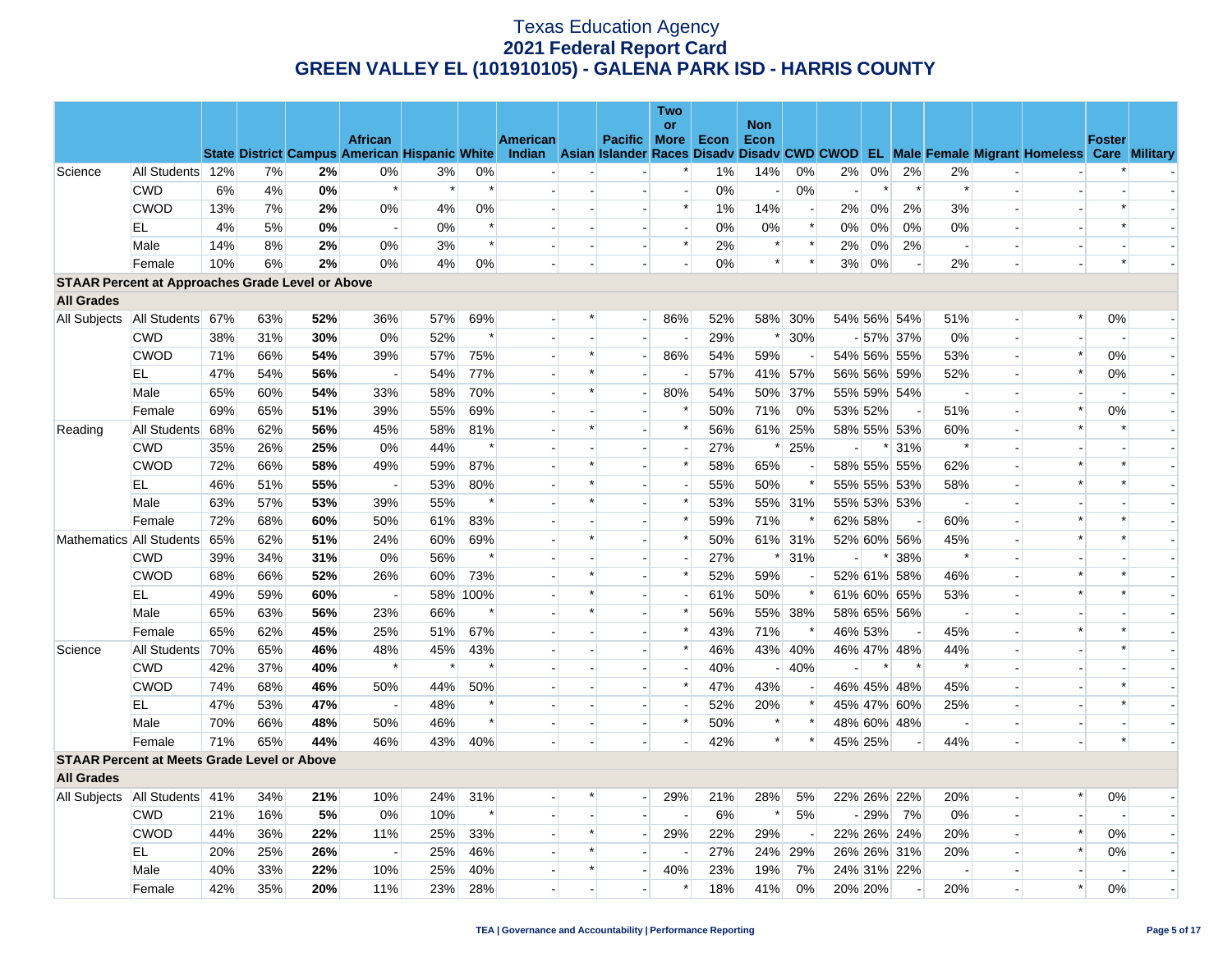|                               |                                             |     |     |     |                                                      |        |        |                 |        |                          | Two                      |       |                          |                          |                |         |                          |                          |                          |                                                                                                  |               |  |
|-------------------------------|---------------------------------------------|-----|-----|-----|------------------------------------------------------|--------|--------|-----------------|--------|--------------------------|--------------------------|-------|--------------------------|--------------------------|----------------|---------|--------------------------|--------------------------|--------------------------|--------------------------------------------------------------------------------------------------|---------------|--|
|                               |                                             |     |     |     | <b>African</b>                                       |        |        | <b>American</b> |        | Pacific More             | or                       | Econ  | <b>Non</b><br>Econ       |                          |                |         |                          |                          |                          |                                                                                                  | <b>Foster</b> |  |
|                               |                                             |     |     |     | <b>State District Campus American Hispanic White</b> |        |        |                 |        |                          |                          |       |                          |                          |                |         |                          |                          |                          | Indian Asian Islander Races Disady Disady CWD CWOD EL Male Female Migrant Homeless Care Military |               |  |
| Reading                       | All Students 44%                            |     | 35% | 23% | 12%                                                  | 26%    | 38%    |                 |        |                          | $\ast$                   | 23%   | 28%                      | 6%                       |                |         | 24% 26% 23%              | 23%                      |                          |                                                                                                  |               |  |
|                               | <b>CWD</b>                                  | 20% | 15% | 6%  | $0\%$                                                | 11%    | $\ast$ |                 |        |                          | $\overline{\phantom{a}}$ | 7%    | $\ast$                   | 6%                       |                | $\ast$  | 8%                       | $\ast$                   | $\blacksquare$           |                                                                                                  |               |  |
|                               | <b>CWOD</b>                                 | 47% | 37% | 24% | 13%                                                  | 27%    | 40%    |                 | $\ast$ |                          | $\ast$                   | 24%   | 29%                      | $\overline{\phantom{a}}$ |                |         | 24% 25% 24%              | 24%                      |                          | $\ast$                                                                                           |               |  |
|                               | EL                                          | 20% | 23% | 26% | $\overline{\phantom{a}}$                             | 24%    | 60%    |                 | $\ast$ | $\overline{\phantom{a}}$ | $\overline{\phantom{a}}$ | 26%   | 17%                      | $\ast$                   |                |         | 25% 26% 29%              | 21%                      | $\sim$                   | $\ast$                                                                                           |               |  |
|                               | Male                                        | 40% | 31% | 23% | 13%                                                  | 24%    | $\ast$ |                 | $\ast$ |                          | $\ast$                   | 24%   | 9%                       | 8%                       |                |         | 24% 29% 23%              | $\overline{\phantom{a}}$ | $\overline{\phantom{a}}$ |                                                                                                  |               |  |
|                               | Female                                      | 48% | 39% | 23% | 11%                                                  | 29%    | 33%    |                 |        |                          | $\ast$                   | 21%   | 57%                      | $\ast$                   |                | 24% 21% | $\overline{\phantom{a}}$ | 23%                      | $\overline{a}$           | $\ast$                                                                                           |               |  |
|                               | Mathematics All Students                    | 37% | 32% | 23% | 10%                                                  | 26%    | 38%    |                 | $\ast$ |                          | $\ast$                   | 22%   | 33%                      | 6%                       |                |         | 24% 32% 24%              | 21%                      | $\overline{\phantom{a}}$ | $\ast$                                                                                           |               |  |
|                               | <b>CWD</b>                                  | 21% | 16% | 6%  | 0%                                                   | 11%    | $\ast$ |                 |        |                          |                          | 7%    | $\ast$                   | 6%                       |                | $\ast$  | 8%                       | $\ast$                   |                          |                                                                                                  |               |  |
|                               | <b>CWOD</b>                                 | 39% | 34% | 24% | 11%                                                  | 27%    | 40%    |                 | *      |                          | $\ast$                   | 23%   | 35%                      | $\overline{\phantom{a}}$ |                |         | 24% 32% 26%              | 21%                      | $\rightarrow$            | *                                                                                                |               |  |
|                               | EL                                          | 20% | 28% | 32% | $\overline{\phantom{a}}$                             | 29%    | 60%    |                 | $\ast$ |                          |                          | 30%   | 50%                      | $\ast$                   |                |         | 32% 32% 36%              | 26%                      | $\overline{\phantom{a}}$ |                                                                                                  |               |  |
|                               | Male                                        | 37% | 33% | 24% | 6%                                                   | 29%    | $\ast$ |                 | $\ast$ |                          | $\ast$                   | 23%   | 36%                      | 8%                       |                |         | 26% 36% 24%              | $\overline{\phantom{a}}$ | $\overline{a}$           |                                                                                                  |               |  |
|                               | Female                                      | 36% | 31% | 21% | 14%                                                  | 23%    | 33%    |                 |        |                          | $\ast$                   | 20%   | 29%                      | $\ast$                   |                | 21% 26% | $\overline{\phantom{a}}$ | 21%                      | $\blacksquare$           |                                                                                                  |               |  |
| Science                       | All Students                                | 43% | 35% | 11% | 5%                                                   | 13%    | 0%     |                 |        |                          | $\ast$                   | 11%   | 14%                      | 0%                       |                |         | 12% 13% 17%              | 5%                       |                          |                                                                                                  |               |  |
|                               | <b>CWD</b>                                  | 22% | 19% | 0%  | $\ast$                                               | $\ast$ | $\ast$ |                 |        | $\overline{\phantom{a}}$ | $\overline{a}$           | $0\%$ | $\overline{\phantom{a}}$ | 0%                       |                |         | $\ast$                   | $\ast$                   | $\overline{a}$           |                                                                                                  |               |  |
|                               | <b>CWOD</b>                                 | 46% | 36% | 12% | 5%                                                   | 14%    | 0%     |                 |        | $\overline{\phantom{a}}$ | $\ast$                   | 12%   | 14%                      |                          |                |         | 12% 13% 18%              | 5%                       | $\blacksquare$           |                                                                                                  |               |  |
|                               | EL                                          | 17% | 21% | 13% | $\overline{a}$                                       | 14%    | $\ast$ |                 |        |                          | $\overline{a}$           | 15%   | 0%                       | $\ast$                   |                |         | 13% 13% 20%              | 0%                       | $\sim$                   |                                                                                                  |               |  |
|                               | Male                                        | 44% | 36% | 17% | 13%                                                  | 16%    | $\ast$ |                 |        | $\overline{\phantom{a}}$ | $\ast$                   | 18%   | $\ast$                   | $\ast$                   |                |         | 18% 20% 17%              | $\overline{\phantom{a}}$ | $\overline{\phantom{a}}$ |                                                                                                  |               |  |
|                               | Female                                      | 42% | 33% | 5%  | 0%                                                   | 9%     | 0%     |                 |        |                          |                          | 3%    | $\ast$                   | $\ast$                   | 5%             | 0%      | $\overline{\phantom{a}}$ | 5%                       |                          |                                                                                                  |               |  |
|                               | <b>STAAR Percent at Masters Grade Level</b> |     |     |     |                                                      |        |        |                 |        |                          |                          |       |                          |                          |                |         |                          |                          |                          |                                                                                                  |               |  |
| <b>All Grades</b>             |                                             |     |     |     |                                                      |        |        |                 |        |                          |                          |       |                          |                          |                |         |                          |                          |                          |                                                                                                  |               |  |
| All Subjects All Students 18% |                                             |     | 12% | 7%  | 4%                                                   | 8%     | 8%     |                 |        | $\overline{\phantom{a}}$ | 14%                      | 7%    | 12%                      | 0%                       | 8%             | 7%      | 7%                       | 8%                       | $\blacksquare$           | $\ast$                                                                                           | 0%            |  |
|                               | <b>CWD</b>                                  | 7%  | 4%  | 0%  | 0%                                                   | 0%     | $\ast$ |                 |        |                          | $\overline{\phantom{a}}$ | 0%    | $\ast$                   | 0%                       |                | 0%      | 0%                       | 0%                       | $\overline{a}$           |                                                                                                  |               |  |
|                               | <b>CWOD</b>                                 | 19% | 13% | 8%  | 4%                                                   | 9%     | 8%     |                 | $\ast$ |                          | 14%                      | 7%    | 12%                      | $\overline{\phantom{a}}$ | 8%             | 7%      | 7%                       | 8%                       | $\overline{\phantom{a}}$ | $\ast$                                                                                           | 0%            |  |
|                               | EL.                                         | 7%  | 9%  | 7%  | $\overline{\phantom{a}}$                             | 7%     | 8%     |                 | *      |                          | $\overline{\phantom{a}}$ | 8%    | $0\%$                    | 0%                       | 7%             | 7%      | 9%                       | 4%                       | $\overline{a}$           | $\ast$                                                                                           | 0%            |  |
|                               | Male                                        | 17% | 11% | 7%  | 0%                                                   | 8%     | 10%    |                 | $\ast$ |                          | 20%                      | 7%    | 0%                       | 0%                       | 7%             | 9%      | 7%                       | $\overline{\phantom{a}}$ | $\overline{\phantom{a}}$ |                                                                                                  |               |  |
|                               | Female                                      | 19% | 13% | 8%  | 7%                                                   | 9%     | 7%     |                 |        |                          | $\ast$                   | 6%    | 29%                      | 0%                       | 8%             | 4%      | $\overline{a}$           | 8%                       | $\overline{\phantom{a}}$ |                                                                                                  | 0%            |  |
| Reading                       | All Students                                | 18% | 11% | 10% | 6%                                                   | 10%    | 19%    |                 | *      |                          | $\ast$                   | 9%    | 17%                      | 0%                       | 10%            | 7%      | 8%                       | 12%                      | $\blacksquare$           | $\ast$                                                                                           |               |  |
|                               | <b>CWD</b>                                  | 6%  | 3%  | 0%  | 0%                                                   | $0\%$  | $\ast$ |                 |        |                          |                          | 0%    | $\ast$                   | 0%                       |                |         | 0%                       | $\ast$                   |                          |                                                                                                  |               |  |
|                               | <b>CWOD</b>                                 | 20% | 12% | 10% | 7%                                                   | 10%    | 20%    |                 | $\ast$ |                          | $\ast$                   | 10%   | 18%                      | $\overline{\phantom{a}}$ | 10%            | 7%      | 8%                       | 12%                      | $\overline{a}$           | $\ast$                                                                                           |               |  |
|                               | EL                                          | 7%  | 8%  | 7%  | $\overline{\phantom{a}}$                             | 7%     | 20%    |                 |        |                          | $\overline{\phantom{a}}$ | 8%    | 0%                       | $\ast$                   | 7%             | 7%      | 7%                       | 7%                       | $\blacksquare$           |                                                                                                  |               |  |
|                               | Male                                        | 16% | 9%  | 8%  | 0%                                                   | 9%     | $\ast$ |                 | $\ast$ |                          | $\ast$                   | 8%    | 0%                       | 0%                       | 8%             | 7%      | 8%                       | $\overline{\phantom{a}}$ | $\overline{a}$           |                                                                                                  |               |  |
|                               | Female                                      | 21% | 13% | 12% | 11%                                                  | 11%    | 17%    |                 |        |                          | $\ast$                   | 10%   | 43%                      | $\ast$                   | 12%            | 7%      | $\sim$                   | 12%                      | $\overline{a}$           |                                                                                                  |               |  |
|                               | Mathematics All Students                    | 17% | 13% | 7%  | 3%                                                   | 9%     | 0%     |                 | $\ast$ |                          | $\ast$                   | 7%    | 6%                       | 0%                       | 7%             | 9%      | 8%                       | 6%                       |                          | $\ast$                                                                                           |               |  |
|                               | <b>CWD</b>                                  | 8%  | 4%  | 0%  | 0%                                                   | 0%     | $\ast$ |                 |        |                          | $\overline{a}$           | 0%    | $\ast$                   | 0%                       | $\overline{a}$ | $\ast$  | 0%                       | $\ast$                   | $\overline{a}$           |                                                                                                  |               |  |
|                               | <b>CWOD</b>                                 | 18% | 14% | 7%  | 3%                                                   | 9%     | $0\%$  |                 | $\ast$ |                          | $\ast$                   | 7%    | 6%                       | $\overline{\phantom{a}}$ | 7%             | 9%      | 8%                       | 6%                       | $\blacksquare$           |                                                                                                  |               |  |
|                               | EL.                                         | 8%  | 12% | 9%  |                                                      | 9%     | 0%     |                 | $\ast$ |                          | $\overline{a}$           | 10%   | 0%                       | $\ast$                   | 9%             |         | 9% 15%                   | 2%                       |                          |                                                                                                  |               |  |
|                               | Male                                        | 18% | 14% | 8%  | 0%                                                   | 10%    | $\ast$ |                 | $\ast$ |                          | $\ast$                   | 8%    | 0%                       | 0%                       |                | 8% 15%  | 8%                       | $\overline{\phantom{a}}$ | $\overline{\phantom{a}}$ |                                                                                                  |               |  |
|                               | Female                                      | 16% | 13% | 6%  | 6%                                                   | 7%     | 0%     |                 |        |                          | $\ast$                   | 5%    | 14%                      | $\ast$                   | 6%             | 2%      | $\overline{\phantom{a}}$ | 6%                       |                          | $\ast$                                                                                           |               |  |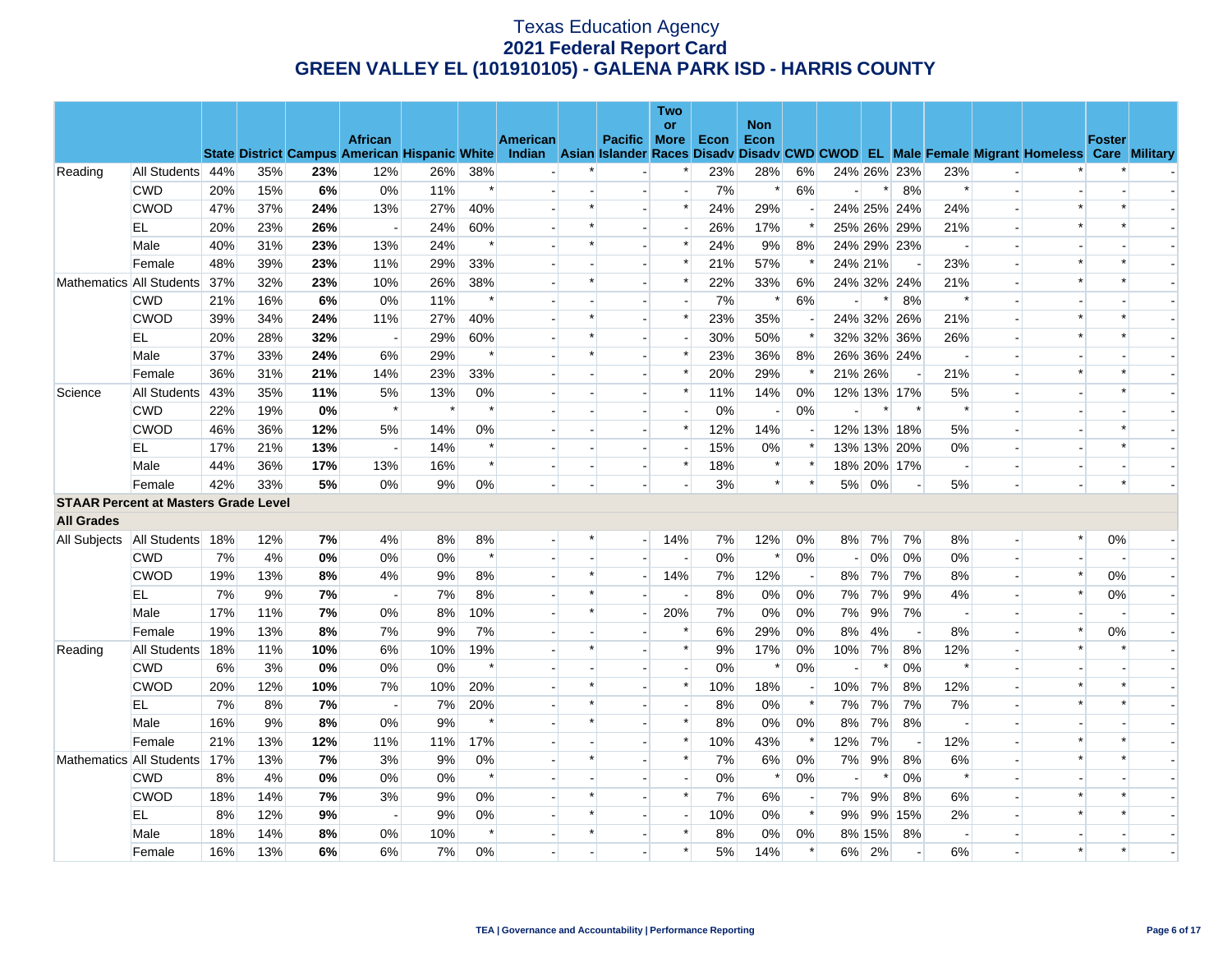|         |              |     |     |    | <b>African</b><br>State District Campus American Hispanic White |       |    | <b>American</b><br>Indian | <b>Pacific More</b> | Two<br>or | <b>Econ</b> | <b>Non</b><br>Econ |       |          |    |    | Asian Islander Races Disady Disady CWD CWOD EL Male Female Migrant Homeless Care Military | Foster |  |
|---------|--------------|-----|-----|----|-----------------------------------------------------------------|-------|----|---------------------------|---------------------|-----------|-------------|--------------------|-------|----------|----|----|-------------------------------------------------------------------------------------------|--------|--|
| Science | All Students | 19% | 12% | 2% | $0\%$                                                           | 3%    | 0% |                           |                     |           | $1\%$       | 14%                | $0\%$ | 2% 0%    | 2% | 2% |                                                                                           |        |  |
|         | <b>CWD</b>   | 8%  | 3%  | 0% |                                                                 |       |    |                           |                     |           | 0%          |                    | $0\%$ |          |    |    |                                                                                           |        |  |
|         | <b>CWOD</b>  | 20% | 13% | 2% | 0%                                                              | 4%    | 0% |                           |                     |           | $1\%$       | 14%                |       | 2% 0%    | 2% | 3% |                                                                                           |        |  |
|         | EL           | 4%  | 5%  | 0% |                                                                 | $0\%$ |    |                           |                     |           | 0%          | 0%                 |       | $0\%$ 0% | 0% | 0% |                                                                                           |        |  |
|         | Male         | 20% | 12% | 2% | 0%                                                              | 3%    |    |                           |                     |           | 2%          |                    |       | $2\%$ 0% | 2% |    |                                                                                           |        |  |
|         | Female       | 18% | 12% | 2% | 0%                                                              | 4%    | 0% |                           |                     |           | 0%          |                    |       | 3% 0%    |    | 2% |                                                                                           |        |  |

- Indicates there are no students in the group.

\* Indicates results are masked due to small numbers to protect student confidentiality.

### **Part (iii): Academic Growth and Graduation Rate**

#### **Part (iii)(I): Academic Growth**

This section provides information on students' academic growth for mathematics and reading/ELA for public elementary schools and secondary schools which don't have a graduation rate, for the 2020-21 school year. These results include all students tested, regardless of whether they were in the accountability subset. (CWD: children with disability; CWOD: children without disability; EL: English learner)

 *USDE waived reporting requirements in Section 1111(h)(1)(C)(iii)(I) (other academic indicator results for schools that are not high schools) for the 2020-21 school year.* 

#### **Part (iii)(II): Graduation Rate**

This section provides information on high school graduation rates for the class of 2020.

## **There is no data for this campus.**

### **Part (iv): English Language Proficiency**

This section provides information on the number and percentage of English learners achieving English language proficiency based on the 2021 Texas English Language Proficiency Assessment System (TELPAS) data. (EL: English learner)

| <b>Total</b> | <b>EL in Proficiency</b> | <b>Rate of</b> |
|--------------|--------------------------|----------------|
| <b>Class</b> | of EL                    | Proficiency    |
| 192          | 19                       |                |

- Indicates there are no students in the group.
- \* Indicates results are masked due to small numbers to protect student confidentiality.
- $\diamond$  Indicates data reporting does not meet for Minimum Size.